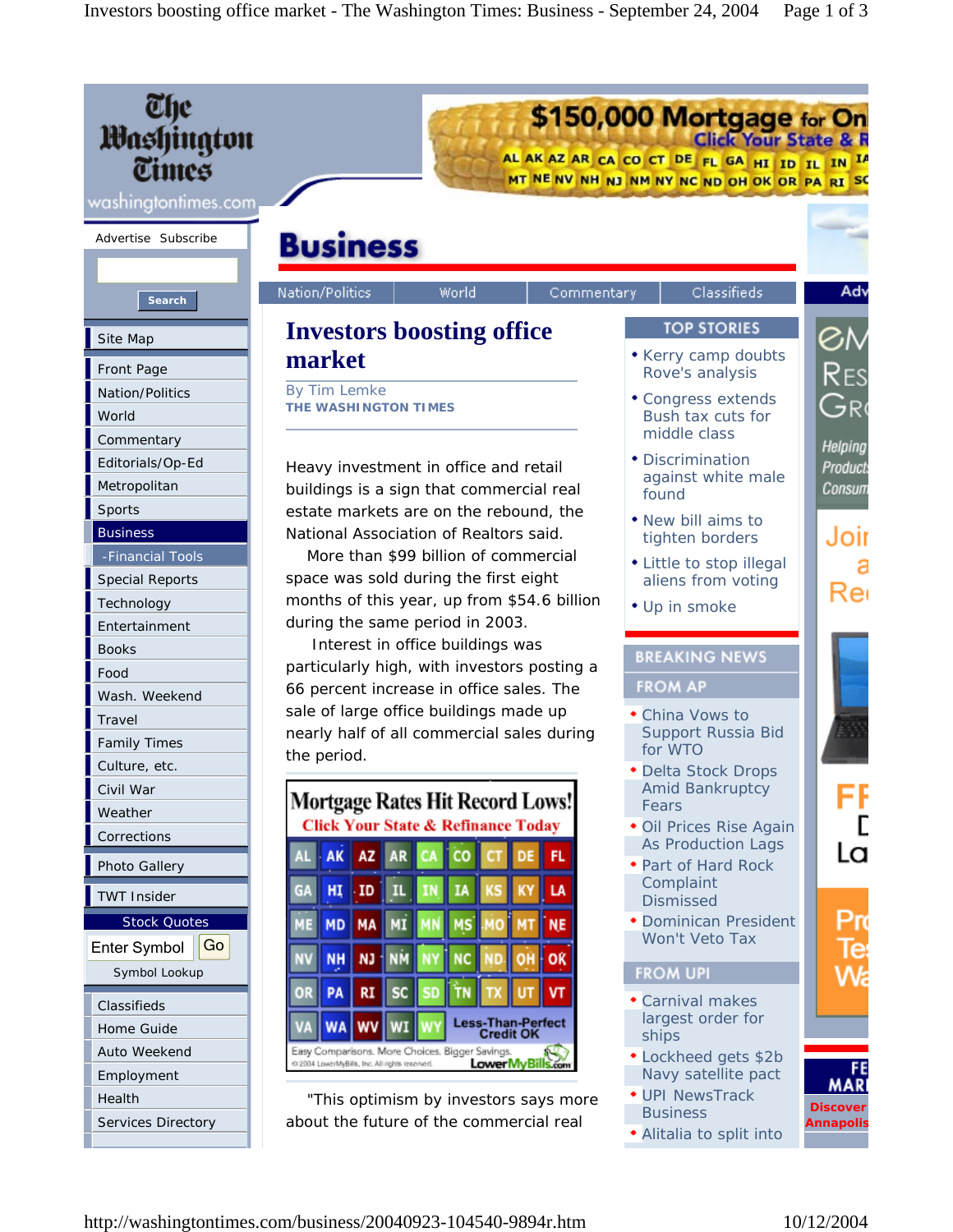Market Place Tourist Guide

Holiday Gift Guide

International Reports

Archive

Subscription Services Advertise About TWT

Contact Us

TWT Gift Shop

Insight Magazine

The World & I

National Weekly

Middle East Times

Tiempos del Mundo

Segye Ilbo

Segye Times USA

Chongyohak Shinmun

Sekai Nippo

Wash. Golf Monthly

estate sector than anything else," said David Lereah, chief economist for the NAR. "The investment level shows they understand the value of portfolio diversification and the fundamental demand for commercial real estate that occurs in a growing economy."

 Real estate fundamentals appear to back up this assertion. Office-vacancy rates are on pace to fall 0.3 percent to 16.3 percent by the end of this year and to 15 percent next year. About 45.3 million



square feet are expected to be filled this year, up from 20 million last year.

 Meanwhile, office landlords are projected to raise rents 1.4 percent this year and an additional 1.9 percent in 2005.

 On the retail side, about 22.1 million square feet will be filled this year, up from 11.8 million square feet last year, the NAR reported.

 The group said vacancy rates should hold steady, at 8.1 percent through next year.

## **Saxon goes public**

 Saxon REIT Inc. of Glendale, Va., raised \$386.75 million from an initial public offering of 17 million shares on Monday.

 Shares began trading at \$22.75 on the Nasdaq Stock Market, but have fallen to close yesterday at \$22.60.

 The company originally had planned to sell 18.1 million shares at between \$21 and \$23.

 Saxon went public in order to become the holding company of Saxo Capital Inc., which helps borrowers with less-than-perfect credit obtain mortgage loans. The firm managed \$5.26 billion in mortgages as of June 30 and recorded net earnings of \$37.1 million on revenue of \$190.1 million in the first half of 2004.

 Saxon likely will qualify as a real estate investment trust, which according to government rules, would allow the company to pay most of its net income out in the form of dividends, rather than pay corporate-income tax.

**In other news**...

 •Four experienced real estate brokers, including three from the Washington area, are teaming up to form their own company, Summit Commercial Real Estate LLC.

 Paul DeFilippes and John Duffy, both of Transwestern Commercial Services, will partner with Duke Brannock, former chairman of the board of the Jackson-Cross, now known as Insignia/ESG, and C. Haze McCrary of Prudential Carolina Real Estate.

•L.J. Melody and Co. arranged for \$37.75 million in financing for